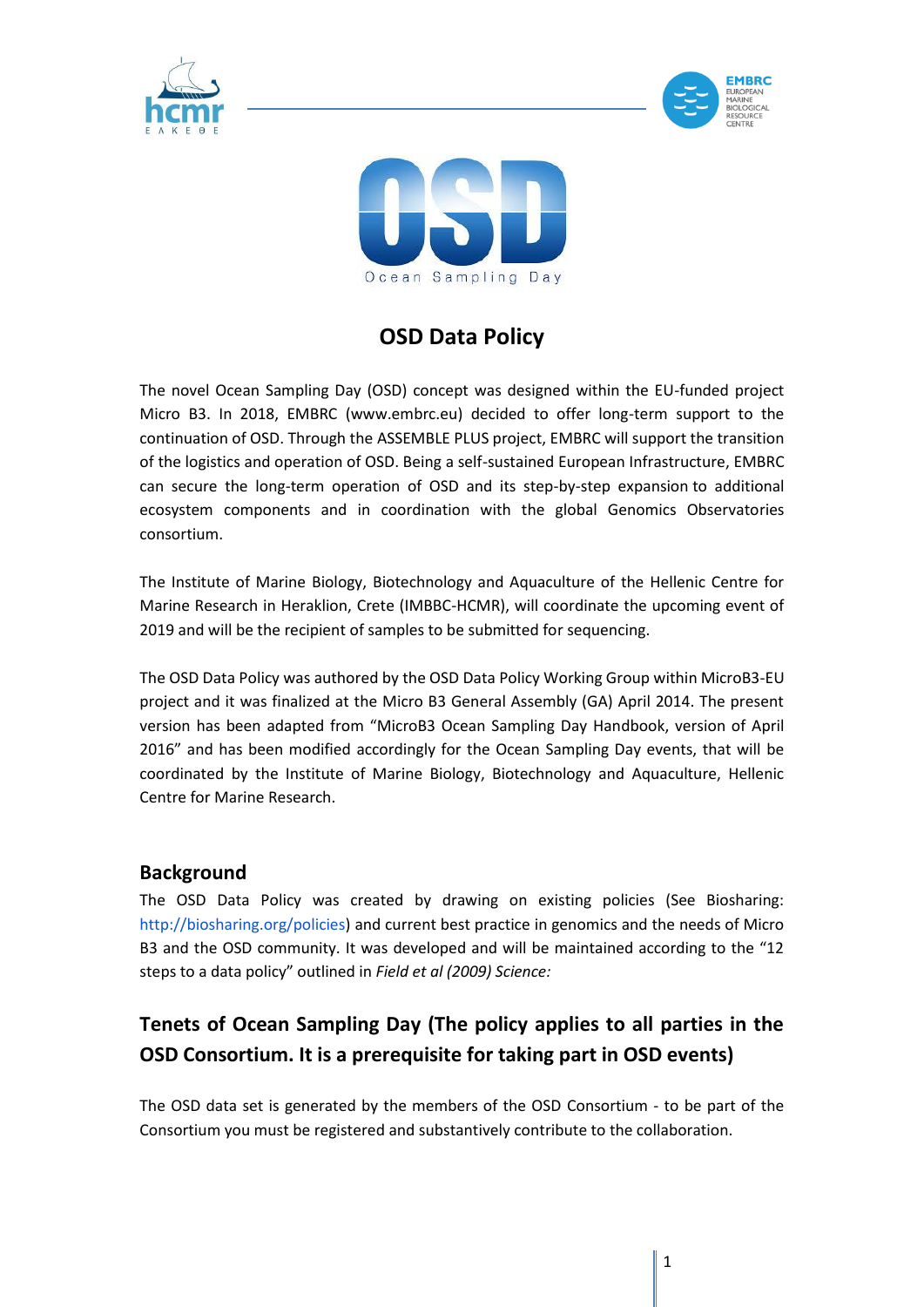



The OSD dataset will be a reference data set and should be as widely accessible and used to support downstream research as possible.

As OSD is one event it should be easier to get all contributors (their official sites) to release the data publicly.

All OSD data should include metadata, at least the mandatory mentioned in the OSD Protocols.

All OSD genomic data must be tightly linked to environmental data - contextual information is a top priority.

Sequence data without deposition of accompanying metadata (minimum of lat, long, time, depth, temp, salinity according to OSD Protocols) will not be released after the June solstice 2020 event. The OSD Consortium will work towards release of all data.

The present OSD data policy covers all future OSD events including the June solstice 2020.

Data will be submitted to public repositories (e.g. INSDC).

All data will be processed/stored in the EMBRC-ERIC e-infrastructure as it is built and the full data set will eventually be available through that infrastructure. Data can flow in many analysis pipelines/databases - we welcome its wider use.

All samples must be collected legally (with appropriate permits e.g. ABS) and individual collectors are responsible for making sure of this.

## **The OSD Consortium**

This data policy applies to everyone in the OSD Consortium (to date this means everyone who has constructively contributed to OSD sampling events).

#### **Release of the data and metadata**

We will follow the spirit of previous Ocean Sampling Day Events by supporting Data open sharing. We will work towards: "immediate release of all OSD data, as soon as sequenced and quality checked, to the public". In this sense, "public" means beyond AssemblePlus, EMBRC and OSD participants, to the world at large.

To protect the rights of the consortium to publish the first global analysis of the data, the data will be released under Ft Lauderdale principles. This is routinely used in large sequencing projects and promotes the use of the data by the wider community, while safeguarding the scientific contributions of the data generators. For example, a complete Neanderthal genome